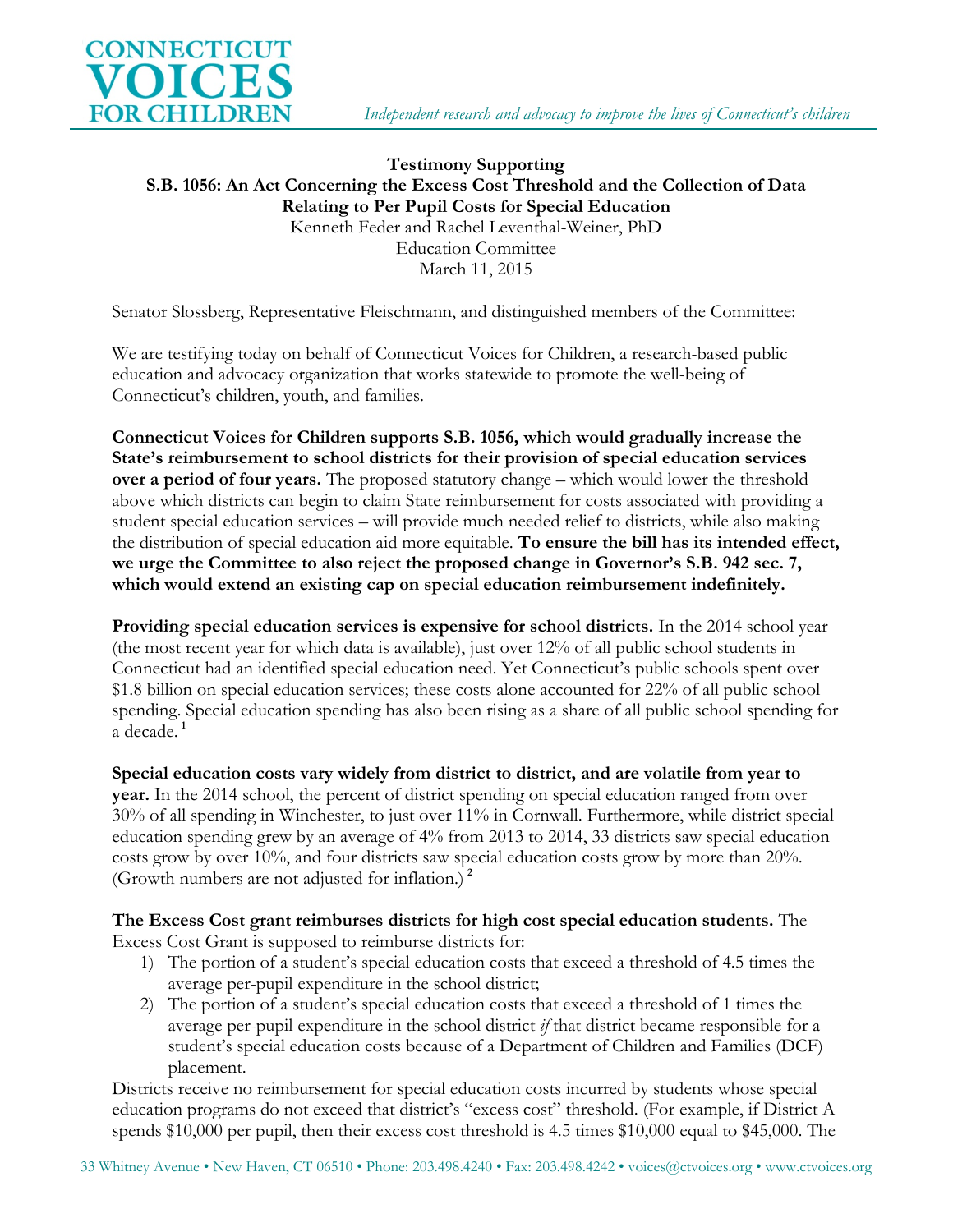district will receive no reimbursement for a child whose program of special education costs less than \$45,000.) Furthermore, since FY2011, the Excess Cost grant has been capped at \$140 million. Therefore, districts are not actually reimbursed in full for even those excess special education costs that do exceed the threshold and should be eligible for reimbursement; rather, their grants are prorated so that total State expenses do not exceed the cap. Under current law, this cap would expire in FY2015; however, the Governor's proposed budget would extend this statutory cap indefinitely.

#### **The Excess Cost formula and cap are problematic, and lead to unpredictable and inequitable distribution of special education support:**

- 1) Because per-pupil expenditures vary from district to district, excess cost thresholds vary too. Two districts enrolling students whose special education programs cost the same amount may receive differing levels of reimbursement for their student, because districts with higher per-pupil spending in general must see costs exceed a higher threshold before they can be reimbursed.
- 2) Two districts with the same total special education costs may receive very different levels of reimbursement, because one district may have a small number of high-cost students whose costs exceed the "4.5 times per-pupil expenditure" threshold, whereas another may have many low-cost special education students who are not eligible for any reimbursement.
- 3) Because of the statutory cap, districts cannot be sure how much reimbursement they will receive for special education, because they do not know how much their grants will be prorated until the end of the year.

As a result of these quirks, the level of support the State provides to districts for special education varies widely: in 2014, districts had on average only 8% of their special education costs reimbursed by the Excess Cost grant, but reimbursement levels rose as high as 26% (Regional School District 10) and 10 districts received no reimbursement at all. There was only a weak correlation between the percent of district spending spent on special education and the level of State reimbursement for those expenses  $(R = 0.33)$  $(R = 0.33)$  $(R = 0.33)$ . (For detailed analysis, see Appendix A).<sup>3</sup>

#### **In summary, special education costs are rising and vary widely from district to district and year to year, but State support is extremely variable across districts, and largely unrelated to district need.**

**Insufficient state funding likely harms students with disabilities.** This is because districts have a strong perverse incentive to deny special education students needed services, to avoid paying for special education services. **Furthermore, districts are mandated by federal law to provide special education services, so limiting State reimbursement for special education through a high Excess Cost threshold and a cap on the grant does not save taxpayers money.** Instead, this practice merely passes costs from the State to local property tax payers. Since Connecticut's local property taxes are highly regressive,<sup>[4](#page-3-1)</sup> this may also have the effect of passing costs from wealthier residents to poorer residents, with no net savings to state and local government.

**Education cost sharing grant (ECS) funds are not an adequate substitute for Excess Cost reimbursement.** This is because the ECS allocation formula does not take into account special education enrollment (and also is not currently used to allocate grants at all). As a result, while districts may spend ECS funds on special education, they receive no additional ECS funding even if they have very high special education costs.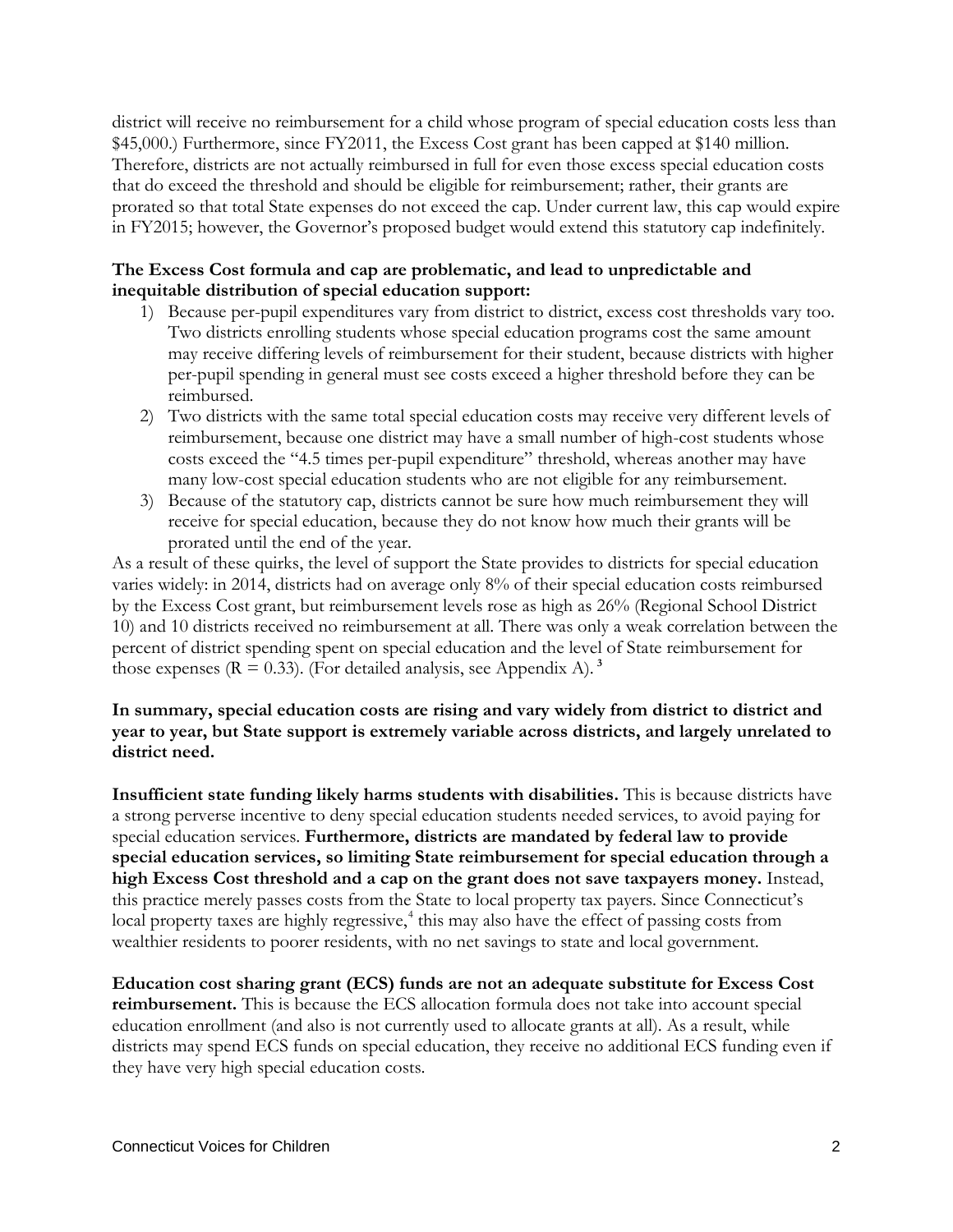**Lowering the Excess Cost threshold, and lifting the statutory cap on Excess Cost spending, will provide much needed relief to districts, while also making the distribution of special education aid more equitable.** The proposed bill would allow districts to claim excess cost reimbursement for students whose programs of special education exceed a lower and lower threshold each year; by 2021, the State would reimburse districts for special education costs in excess of two times the average per-pupil expenditure. This change not only would reduce the burden on towns of paying for special education services, it would make the distribution of aid more equitable, because towns with many low-cost special education students would receive more comparable reimbursement to towns with a small number of high-cost special education students.

**We urge the Committee to support the proposed changes in S.B. 1056, and to reject the Governor's proposed indefinite cap on special education reimbursement in S.B. 942, so that districts have little incentive to deny needed special education services, and property tax payers receive much needed relief.**

<span id="page-2-1"></span><span id="page-2-0"></span>Contact Kenneth Feder 203-498-4240 (work) 215-266-3615 (cell) kfeder@ctvoices.org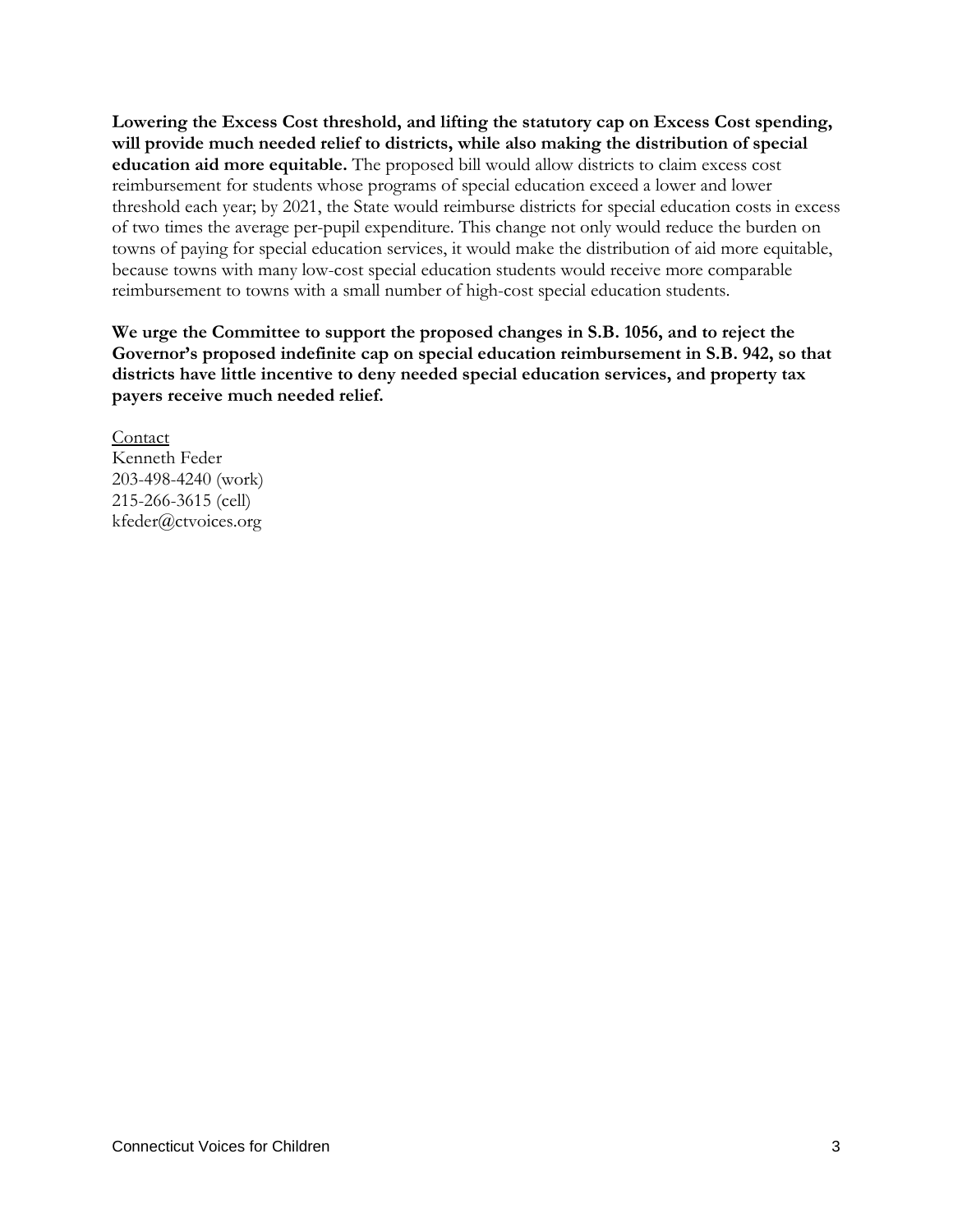<span id="page-3-1"></span><span id="page-3-0"></span>

| Name                        | Special<br>Education<br>Enrollment | Special<br>Education<br>Expenditures | Percent of<br>Spending on<br>Special<br>Education | <b>Excess Cost</b><br>Grant | Percent of<br>Costs<br>Reimbursed<br>by Excess<br>Cost |
|-----------------------------|------------------------------------|--------------------------------------|---------------------------------------------------|-----------------------------|--------------------------------------------------------|
| <b>All School Districts</b> | 61405                              | \$1,846,709,806                      | 22.1%                                             | \$139,805,731               | 7.6%                                                   |
| Andover                     | 21                                 | \$885,994                            | 18.9%                                             | \$132,562                   | 15.0%                                                  |
| Ansonia                     | 297                                | \$8,581,645                          | 25.5%                                             | \$849,749                   | $9.9\%$                                                |
| Ashford                     | 49                                 | \$1,576,902                          | 21.2%                                             | \$85,641                    | $5.4\%$                                                |
| Avon                        | 336                                | \$9,052,664                          | 17.6%                                             | \$1,181,621                 | 13.1%                                                  |
| <b>Barkhamsted</b>          | 43                                 | \$850,888                            | 20.6%                                             | \$13,497                    | 1.6%                                                   |
| <b>Berlin</b>               | 300                                | \$8,820,473                          | $18.8\%$                                          | \$492,133                   | 5.6%                                                   |
| Bethany                     | 57                                 | \$1,423,071                          | 20.7%                                             | \$3,614                     | 0.3%                                                   |
| <b>Bethel</b>               | 314                                | \$10,001,841                         | 21.9%                                             | \$705,117                   | $7.0\%$                                                |
| Bloomfield                  | 234                                | \$6,082,003                          | 13.2%                                             | \$175,430                   | 2.9%                                                   |
| <b>Bolton</b>               | 82                                 | \$3,110,563                          | 22.1%                                             | \$249,465                   | $8.0\%$                                                |
| Bozrah                      | 29                                 | \$1,340,627                          | 24.0%                                             | \$75,655                    | 5.6%                                                   |
| <b>Branford</b>             | 386                                | \$10,943,884                         | 20.3%                                             | \$642,926                   | 5.9%                                                   |
| <b>Bridgeport</b>           | 2619                               | \$69,500,527                         | 23.1%                                             | \$4,414,047                 | 6.4%                                                   |
| <b>Bristol</b>              | 1259                               | \$26,431,891                         | 23.1%                                             | \$3,110,223                 | 11.8%                                                  |
| <b>Brookfield</b>           | 310                                | \$6,818,802                          | 16.8%                                             | \$997,842                   | 14.6%                                                  |
| <b>Brooklyn</b>             | 97                                 | \$3,674,494                          | 21.3%                                             | \$388,246                   | 10.6%                                                  |
| Canaan                      | 11                                 | \$265,966                            | 12.3%                                             | \$0                         | $0.0\%$                                                |
| Canterbury                  | 44                                 | \$3,221,333                          | $27.0\%$                                          | \$280,171                   | 8.7%                                                   |
| Canton                      | 155                                | \$5,159,374                          | 19.9%                                             | \$539,229                   | $10.5\%$                                               |
| Chaplin                     | 23                                 | \$598,062                            | 16.6%                                             | \$0                         | $0.0\%$                                                |
| Cheshire                    | 458                                | \$15,349,497                         | 23.5%                                             | \$712,965                   | 4.6%                                                   |
| Chester                     | 34                                 | \$948,109                            | 21.9%                                             | \$0                         | $0.0\%$                                                |
| Clinton                     | 197                                | \$7,409,889                          | 23.6%                                             | \$426,792                   | 5.8%                                                   |
| Colchester                  | 357                                | \$8,799,697                          | 21.5%                                             | \$746,971                   | 8.5%                                                   |
| Colebrook                   | 14                                 | \$359,375                            | 19.3%                                             | \$0                         | $0.0\%$                                                |
| Columbia                    | 46                                 | \$2,946,117                          | 23.4%                                             | \$160,998                   | $5.5\%$                                                |
| Cornwall                    | 17                                 | \$339,161                            | $11.3\%$                                          | $\$0$                       | $0.0\%$                                                |
| Coventry                    | 211                                | \$6,161,716                          | 22.1%                                             | \$842,669                   | 13.7%                                                  |
| Cromwell                    | 188                                | \$4,850,168                          | 17.1%                                             | \$347,090                   | $7.2\%$                                                |
| Danbury                     | 1232                               | \$26,302,698                         | 18.9%                                             | \$704,554                   | 2.7%                                                   |
| Darien                      | 517                                | \$24,622,322                         | 27.8%                                             | \$2,506,963                 | $10.2\%$                                               |
| Deep River                  | 40                                 | \$1,648,961                          | 27.9%                                             | \$115,517                   | $7.0\%$                                                |
| Derby                       | 192                                | \$4,914,094                          | 22.6%                                             | \$305,840                   | $6.2\%$                                                |
| Eastford                    | 21                                 | \$607,658                            | 15.8%                                             | \$0                         | $0.0\%$                                                |
| <b>East Granby</b>          | 89                                 | \$3,256,771                          | $21.0\%$                                          | \$162,719                   | $5.0\%$                                                |
| East Haddam                 | 170                                | \$4,645,099                          | 23.0%                                             | \$371,193                   | $8.0\%$                                                |
| <b>East Hampton</b>         | 154                                | \$6,898,079                          | 23.8%                                             | \$554,931                   | $8.0\%$                                                |
| East Hartford               | 1131                               | \$20,914,377                         | $18.5\%$                                          | \$1,710,669                 | $8.2\%$                                                |

## **Appendix A: Special Education Data by Town, 2014**

**Connecticut Voices for Children** 4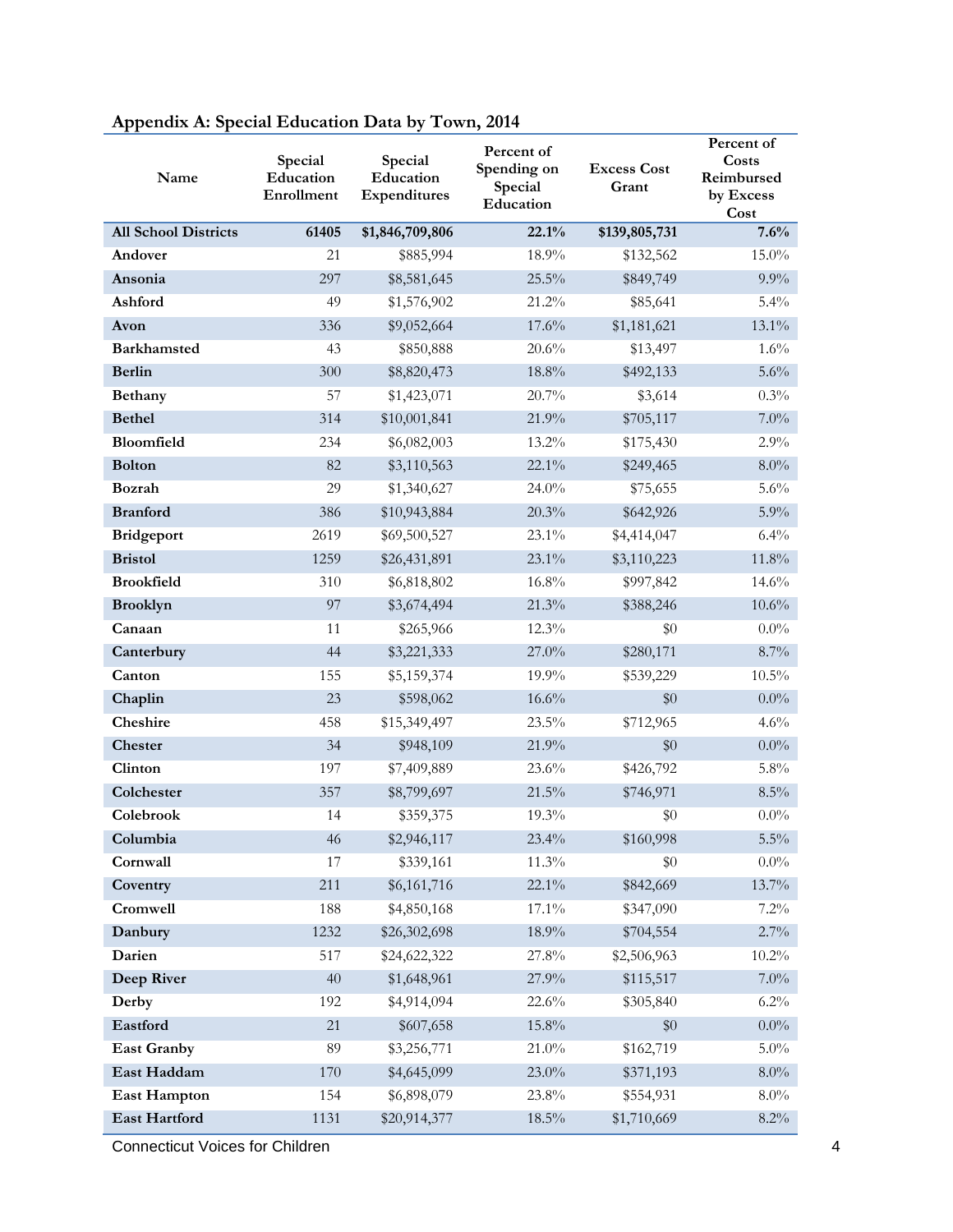| Name                | Special<br>Education<br>Enrollment | Special<br>Education<br>Expenditures | Percent of<br>Spending on<br>Special<br>Education | <b>Excess Cost</b><br>Grant | Percent of<br>Costs<br>Reimbursed<br>by Excess<br>Cost |
|---------------------|------------------------------------|--------------------------------------|---------------------------------------------------|-----------------------------|--------------------------------------------------------|
| <b>East Haven</b>   | 394                                | \$11,673,042                         | 22.5%                                             | \$1,078,930                 | $9.2\%$                                                |
| East Lyme           | 371                                | \$9,390,148                          | 21.2%                                             | \$668,150                   | 7.1%                                                   |
| Easton              | 87                                 | \$3,651,594                          | 21.9%                                             | \$509,342                   | 13.9%                                                  |
| <b>East Windsor</b> | 182                                | \$4,390,315                          | 20.1%                                             | \$239,745                   | $5.5\%$                                                |
| Ellington           | 298                                | \$7,081,023                          | $20.0\%$                                          | \$559,352                   | 7.9%                                                   |
| Enfield             | 707                                | \$16,597,808                         | 21.1%                                             | \$1,421,970                 | 8.6%                                                   |
| <b>Essex</b>        | 78                                 | \$2,218,330                          | 28.1%                                             | \$119,368                   | 5.4%                                                   |
| Fairfield           | 1094                               | \$38,285,547                         | 23.6%                                             | \$2,784,068                 | 7.3%                                                   |
| Farmington          | 419                                | \$10,664,170                         | 16.8%                                             | \$568,644                   | 5.3%                                                   |
| Franklin            | 24                                 | \$887,743                            | 21.4%                                             | \$85,220                    | 9.6%                                                   |
| Glastonbury         | 594                                | \$16,577,547                         | 16.8%                                             | \$987,939                   | 6.0%                                                   |
| Granby              | 176                                | \$5,030,948                          | 17.4%                                             | \$108,941                   | 2.2%                                                   |
| Greenwich           | 860                                | \$41,362,752                         | 22.5%                                             | \$1,655,922                 | 4.0%                                                   |
| Griswold            | 268                                | \$6,923,790                          | 25.8%                                             | \$636,045                   | $9.2\%$                                                |
| Groton              | 692                                | \$17,446,222                         | 22.7%                                             | \$1,418,964                 | $8.1\%$                                                |
| Guilford            | 346                                | \$14,865,985                         | 26.2%                                             | \$1,253,105                 | 8.4%                                                   |
| Hamden              | 722                                | \$29,578,676                         | 26.1%                                             | \$1,605,947                 | 5.4%                                                   |
| Hampton             | 18                                 | \$384,918                            | 16.5%                                             | \$0                         | $0.0\%$                                                |
| Hartford            | 2847                               | \$106,807,952                        | 25.5%                                             | \$9,747,767                 | 9.1%                                                   |
| Hartland            | 26                                 | \$658,869                            | 12.1%                                             | \$37,826                    | 5.7%                                                   |
| Hebron              | 108                                | \$2,736,771                          | 21.9%                                             | \$55,113                    | 2.0%                                                   |
| Kent                | 29                                 | \$1,167,940                          | 21.3%                                             | \$150,097                   | 12.9%                                                  |
| Killingly           | 373                                | \$12,396,228                         | 29.3%                                             | \$1,060,986                 | 8.6%                                                   |
| Lebanon             | 157                                | \$4,863,185                          | 24.7%                                             | \$528,765                   | 10.9%                                                  |
| Ledyard             | 347                                | \$9,802,712                          | 27.1%                                             | \$1,076,749                 | 11.0%                                                  |
| Lisbon              | 53                                 | \$2,448,703                          | 24.8%                                             | \$67,395                    | 2.8%                                                   |
| Litchfield          | 99                                 | \$3,167,506                          | 17.9%                                             | \$169,039                   | 5.3%                                                   |
| Madison             | 356                                | \$10,876,953                         | 21.1%                                             | \$1,053,661                 | $9.7\%$                                                |
| Manchester          | 794                                | \$26,677,540                         | 23.7%                                             | \$1,311,671                 | 4.9%                                                   |
| Mansfield           | 140                                | \$3,984,937                          | $18.0\%$                                          | \$149,819                   | 3.8%                                                   |
| Marlborough         | 58                                 | \$1,223,483                          | 16.6%                                             | \$0                         | $0.0\%$                                                |
| Meriden             | 1258                               | \$29,279,527                         | 24.1%                                             | \$2,484,409                 | $8.5\%$                                                |
| Middletown          | 561                                | \$18,364,971                         | 22.4%                                             | \$2,445,109                 | 13.3%                                                  |
| Milford             | 772                                | \$26,728,476                         | 23.4%                                             | \$1,125,144                 | 4.2%                                                   |
| Monroe              | 359                                | \$10,370,256                         | 19.4%                                             | \$604,022                   | 5.8%                                                   |
| Montville           | 277                                | \$7,762,881                          | 20.7%                                             | \$109,201                   | $1.4\%$                                                |
| Naugatuck           | 601                                | \$12,693,011                         | $18.8\%$                                          | \$721,972                   | $5.7\%$                                                |
| New Britain         | 1550                               | \$41,316,515                         | 27.6%                                             | \$3,840,195                 | $9.3\%$                                                |
| New Canaan          | 359                                | \$17,210,107                         | 21.3%                                             | \$775,498                   | 4.5%                                                   |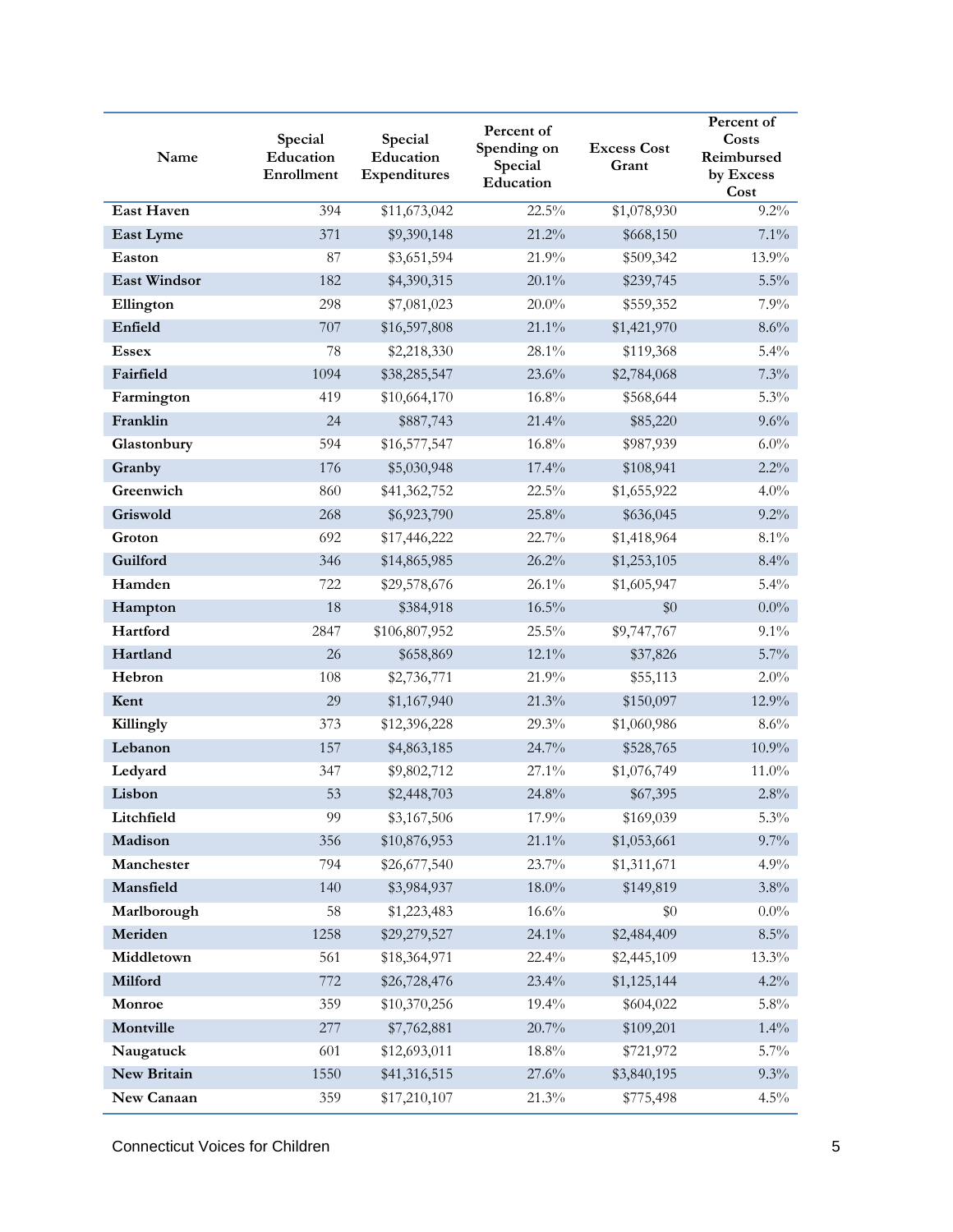| Name                 | Special<br>Education<br>Enrollment | Special<br>Education<br>Expenditures | Percent of<br>Spending on<br>Special<br>Education | <b>Excess Cost</b><br>Grant | Percent of<br>Costs<br>Reimbursed<br>by Excess<br>Cost |
|----------------------|------------------------------------|--------------------------------------|---------------------------------------------------|-----------------------------|--------------------------------------------------------|
| <b>New Fairfield</b> | 277                                | \$6,798,717                          | 18.2%                                             | \$205,089                   | $3.0\%$                                                |
| <b>New Hartford</b>  | 59                                 | \$2,079,460                          | 25.1%                                             | \$68,831                    | 3.3%                                                   |
| New Haven            | 2409                               | \$62,549,749                         | 18.4%                                             | \$2,748,940                 | 4.4%                                                   |
| Newington            | 513                                | \$11,805,461                         | 17.2%                                             | \$711,491                   | $6.0\%$                                                |
| New London           | 525                                | \$14,680,450                         | 26.1%                                             | \$1,369,962                 | 9.3%                                                   |
| New Milford          | 579                                | \$14,434,136                         | 23.2%                                             | \$1,234,239                 | 8.6%                                                   |
| Newtown              | 398                                | \$14,881,517                         | 19.1%                                             | \$1,699,628                 | 11.4%                                                  |
| <b>Norfolk</b>       | 21                                 | \$421,277                            | 15.4%                                             | \$30,668                    | 7.3%                                                   |
| North Branford       | 280                                | \$5,610,348                          | 18.5%                                             | \$240,495                   | 4.3%                                                   |
| North Canaan         | 44                                 | \$1,021,831                          | 18.5%                                             | \$15,163                    | 1.5%                                                   |
| North Haven          | 323                                | \$9,661,411                          | 19.3%                                             | \$1,397,761                 | 14.5%                                                  |
| North Stonington     | 74                                 | \$2,335,240                          | 17.9%                                             | \$9,233                     | 0.4%                                                   |
| Norwalk              | 1196                               | \$39,288,394                         | 20.6%                                             | \$2,175,843                 | $5.5\%$                                                |
| Norwich              | 549                                | \$22,000,048                         | $26.0\%$                                          | \$2,274,280                 | 10.3%                                                  |
| Old Saybrook         | 211                                | \$5,329,295                          | 21.7%                                             | \$360,025                   | 6.8%                                                   |
| Orange               | 110                                | \$4,478,782                          | 23.2%                                             | \$367,240                   | 8.2%                                                   |
| Oxford               | 212                                | \$6,601,939                          | 22.5%                                             | \$467,203                   | 7.1%                                                   |
| Plainfield           | 291                                | \$7,746,417                          | 22.1%                                             | \$432,780                   | 5.6%                                                   |
| Plainville           | 322                                | \$7,415,654                          | $20.0\%$                                          | \$706,711                   | 9.5%                                                   |
| Plymouth             | 226                                | \$5,699,451                          | 22.9%                                             | \$422,146                   | 7.4%                                                   |
| Pomfret              | 44                                 | \$2,744,931                          | 25.9%                                             | \$562,831                   | 20.5%                                                  |
| Portland             | 128                                | \$3,657,991                          | 18.4%                                             | \$197,934                   | 5.4%                                                   |
| Preston              | 58                                 | \$3,260,885                          | 28.6%                                             | \$410,633                   | 12.6%                                                  |
| Putnam               | 186                                | \$4,912,899                          | 23.9%                                             | \$553,162                   | 11.3%                                                  |
| Redding              | 139                                | \$4,608,185                          | 21.0%                                             | \$234,436                   | 5.1%                                                   |
| Ridgefield           | 431                                | \$16,849,835                         | 19.5%                                             | \$2,257,243                 | 13.4%                                                  |
| <b>Rocky Hill</b>    | 224                                | \$7,099,183                          | 18.7%                                             | \$407,783                   | $5.7\%$                                                |
| Salem                | 42                                 | \$2,748,960                          | 22.5%                                             | \$294,905                   | 10.7%                                                  |
| Salisbury            | 32                                 | \$1,028,584                          | $16.5\%$                                          | \$0                         | $0.0\%$                                                |
| Scotland             | 24                                 | \$625,858                            | 23.0%                                             | \$0                         | $0.0\%$                                                |
| Seymour              | 256                                | \$6,602,412                          | $20.0\%$                                          | \$749,938                   | 11.4%                                                  |
| Sharon               | 42                                 | \$616,961                            | 12.9%                                             | \$0                         | $0.0\%$                                                |
| Shelton              | 609                                | \$13,340,042                         | 19.2%                                             | \$652,915                   | 4.9%                                                   |
| Sherman              | 49                                 | \$2,085,639                          | $23.1\%$                                          | \$108,094                   | $5.2\%$                                                |
| Simsbury             | 478                                | \$14,238,164                         | 20.7%                                             | \$1,081,782                 | 7.6%                                                   |
| <b>Somers</b>        | 164                                | \$4,675,111                          | 21.7%                                             | \$544,736                   | 11.7%                                                  |
| Southington          | 794                                | \$24,236,198                         | $26.8\%$                                          | \$2,426,614                 | $10.0\%$                                               |
| South Windsor        | 520                                | \$14,310,698                         | 19.9%                                             | \$1,299,037                 | $9.1\%$                                                |
| Sprague              | 33                                 | \$1,558,098                          | 24.1%                                             | \$114,554                   | 7.4%                                                   |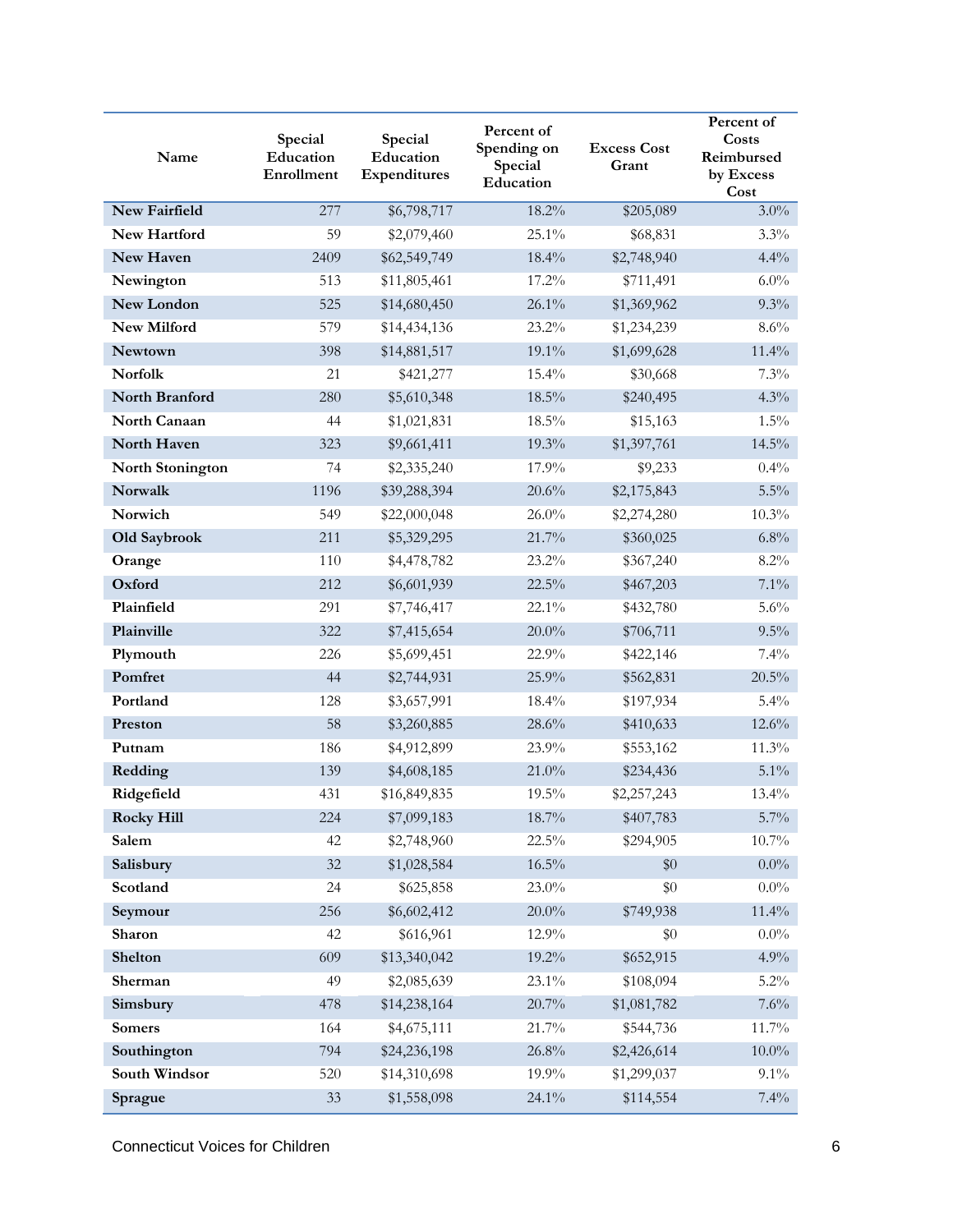| Name                 | Special<br>Education<br>Enrollment | Special<br>Education<br>Expenditures | Percent of<br>Spending on<br>Special<br>Education | <b>Excess Cost</b><br>Grant | Percent of<br>Costs<br>Reimbursed<br>by Excess<br>Cost |
|----------------------|------------------------------------|--------------------------------------|---------------------------------------------------|-----------------------------|--------------------------------------------------------|
| <b>Stafford</b>      | 185                                | \$5,732,872                          | 19.9%                                             | \$365,911                   | 6.4%                                                   |
| Stamford             | 1566                               | \$59,605,792                         | 21.6%                                             | \$4,445,657                 | 7.5%                                                   |
| Sterling             | 59                                 | \$2,420,476                          | 28.5%                                             | \$170,739                   | 7.1%                                                   |
| Stonington           | 284                                | \$9,038,698                          | 25.1%                                             | \$769,972                   | $8.5\%$                                                |
| Stratford            | 688                                | \$24,323,981                         | 24.0%                                             | \$2,171,173                 | 8.9%                                                   |
| Suffield             | 249                                | \$7,205,152                          | 20.9%                                             | \$839,573                   | 11.7%                                                  |
| Thomaston            | 127                                | \$3,820,775                          | 22.3%                                             | \$340,718                   | 8.9%                                                   |
| Thompson             | 106                                | \$3,807,564                          | 22.0%                                             | \$419,152                   | 11.0%                                                  |
| Tolland              | 291                                | \$8,318,330                          | 21.3%                                             | \$1,137,232                 | 13.7%                                                  |
| Torrington           | 649                                | \$19,238,442                         | $26.0\%$                                          | \$1,436,407                 | 7.5%                                                   |
| Trumbull             | 599                                | \$20,128,966                         | $20.0\%$                                          | \$653,754                   | 3.2%                                                   |
| Union                | 10                                 | \$282,861                            | 14.9%                                             | \$0                         | $0.0\%$                                                |
| Vernon               | 432                                | \$12,731,115                         | 23.7%                                             | \$1,346,908                 | 10.6%                                                  |
| Voluntown            | 32                                 | \$1,564,180                          | 23.4%                                             | \$22,717                    | $1.5\%$                                                |
| Wallingford          | 685                                | \$23,696,263                         | 21.8%                                             | \$1,903,338                 | $8.0\%$                                                |
| Waterbury            | 3098                               | \$63,319,707                         | 23.2%                                             | \$2,018,630                 | 3.2%                                                   |
| Waterford            | 314                                | \$11,440,517                         | 24.4%                                             | \$802,756                   | $7.0\%$                                                |
| Watertown            | 340                                | \$9,020,100                          | 22.3%                                             | \$803,458                   | 8.9%                                                   |
| Westbrook            | 87                                 | \$3,843,543                          | 22.9%                                             | \$313,131                   | 8.1%                                                   |
| West Hartford        | 1069                               | \$34,571,396                         | 23.4%                                             | \$3,643,716                 | $10.5\%$                                               |
| <b>West Haven</b>    | 783                                | \$24,824,174                         | 26.7%                                             | \$2,313,346                 | 9.3%                                                   |
| Weston               | 201                                | \$10,615,271                         | 22.0%                                             | \$720,216                   | 6.8%                                                   |
| Westport             | 544                                | \$20,895,950                         | 18.7%                                             | \$635,100                   | $3.0\%$                                                |
| Wethersfield         | 450                                | \$12,214,739                         | 21.5%                                             | \$1,484,892                 | 12.2%                                                  |
| Willington           | 67                                 | \$2,238,855                          | 26.5%                                             | \$39,993                    | 1.8%                                                   |
| Wilton               | 514                                | \$19,513,167                         | 24.7%                                             | \$1,016,410                 | 5.2%                                                   |
| Winchester           | 109                                | \$6,656,863                          | $30.1\%$                                          | \$1,011,220                 | $15.2\%$                                               |
| Windham              | 483                                | \$11,904,683                         | 20.7%                                             | \$690,200                   | 5.8%                                                   |
| Windsor              | 483                                | \$16,886,212                         | $25.0\%$                                          | \$1,525,679                 | $9.0\%$                                                |
| <b>Windsor Locks</b> | 194                                | \$6,274,633                          | 19.3%                                             | \$377,460                   | $6.0\%$                                                |
| Wolcott              | 225                                | \$6,152,683                          | 17.9%                                             | \$623,462                   | $10.1\%$                                               |
| Woodbridge           | 60                                 | \$2,310,056                          | 17.3%                                             | \$28,460                    | $1.2\%$                                                |
| Woodstock            | 82                                 | \$3,314,316                          | 19.6%                                             | \$262,674                   | 7.9%                                                   |
| District No. 1       | 55                                 | \$1,874,006                          | 19.1%                                             | \$102,799                   | $5.5\%$                                                |
| District No. 4       | 136                                | \$3,550,905                          | 21.6%                                             | \$241,533                   | $6.8\%$                                                |
| District No. 5       | 234                                | \$7,352,791                          | 18.4%                                             | \$994,086                   | 13.5%                                                  |
| District No. 6       | 135                                | \$3,292,219                          | 18.9%                                             | \$23,388                    | $0.7\%$                                                |
| District No. 7       | 119                                | \$3,727,051                          | 20.2%                                             | \$407,070                   | $10.9\%$                                               |
| District No. 8       | 200                                | \$5,157,317                          | $20.8\%$                                          | \$389,172                   | $7.5\%$                                                |